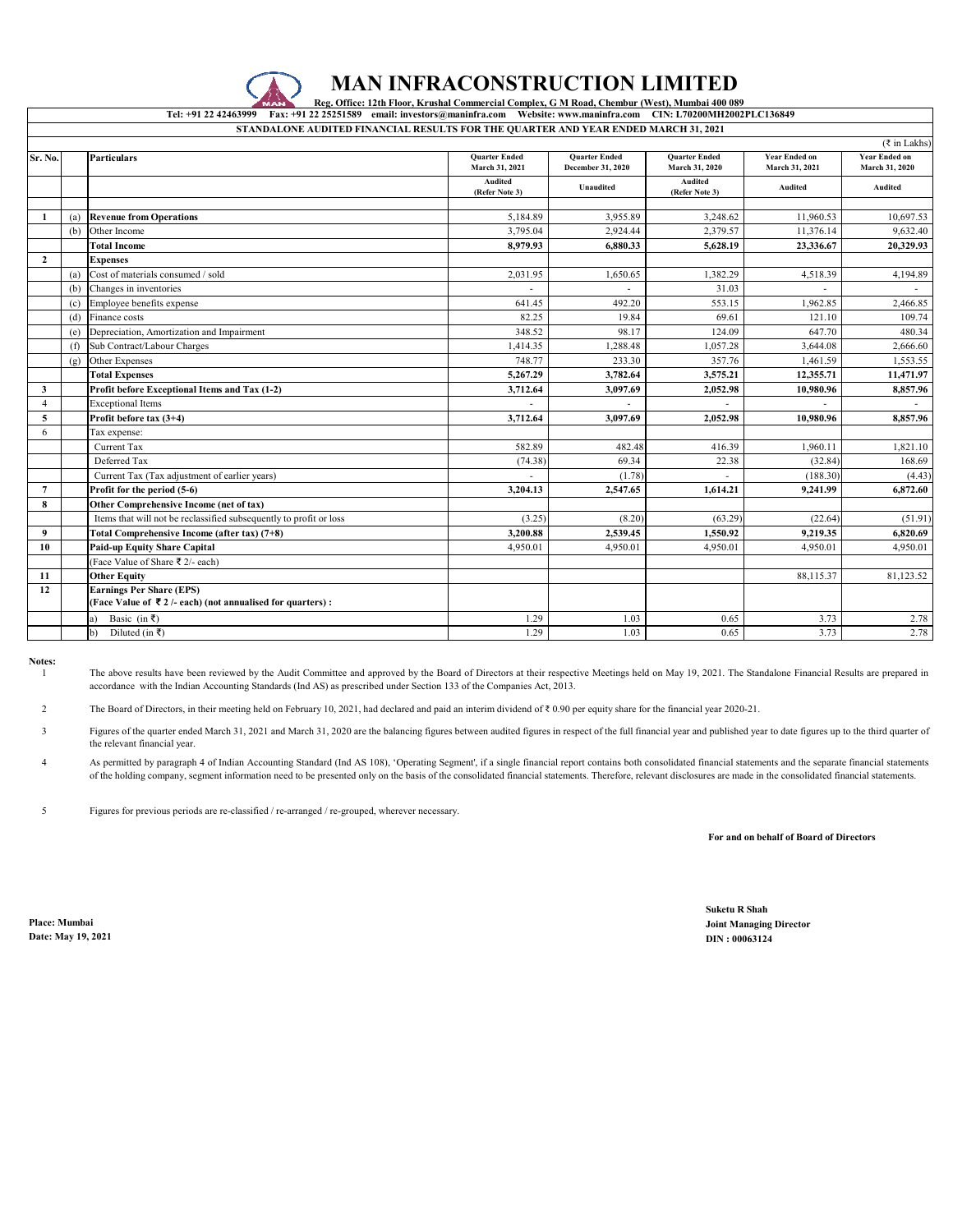

÷,

**MAN INFRACONSTRUCTION LIMITED**

**Tel: +91 22 42463999 Fax: +91 22 25251589 email: investors@maninfra.com Website: www.maninfra.com CIN: L70200MH2002PLC136849** Reg. Office: 12th Floor, Krushal Commercial Complex, G M Road, Chembur (West), Mumbai 400 089

## **Standalone Balance Sheet as at March 31, 2021**

|              |              |                                                                                        |                | $(\xi$ in Lakhs)                          |  |
|--------------|--------------|----------------------------------------------------------------------------------------|----------------|-------------------------------------------|--|
| Sr. No.      |              | <b>Particulars</b>                                                                     |                | As at March 31, 2021 As at March 31, 2020 |  |
|              |              | <b>ASSETS</b>                                                                          | <b>Audited</b> | <b>Audited</b>                            |  |
| $\mathbf{1}$ |              | <b>Non Current Assets</b>                                                              |                |                                           |  |
|              | a            | Property, Plant and Equipment                                                          | 2,441.27       | 2,844.11                                  |  |
|              | $\mathbf b$  | Capital work-in-progress                                                               | 94.00          | 0.86                                      |  |
|              | $\mathbf c$  | <b>Investment Property</b>                                                             | 1,603.57       | 1,983.41                                  |  |
|              | $\mathbf d$  | Goodwill                                                                               | 329.78         |                                           |  |
|              | $\rm e$      | <b>Financial Assets</b>                                                                |                |                                           |  |
|              |              | (i) Investments                                                                        | 9,152.66       | 8,968.69                                  |  |
|              |              | (ii) Trade receivables                                                                 | 194.96         | 98.94                                     |  |
|              |              | (iii) Loans                                                                            | 11,694.25      | 10,100.00                                 |  |
|              |              | (iv) Others                                                                            | 119.06         | 21.29                                     |  |
|              | $\mathbf f$  | Deferred tax assets (net)                                                              | 477.83         | 445.00                                    |  |
|              | $\mathbf{g}$ | Other non-current assets                                                               | 557.46         | 469.83                                    |  |
|              |              | <b>Total Non-Current Assets</b>                                                        | 26,664.84      | 24,932.13                                 |  |
| $\mathbf{2}$ |              |                                                                                        |                |                                           |  |
|              |              | <b>Current Assets</b>                                                                  |                |                                           |  |
|              | $\rm{a}$     | Inventories                                                                            | 169.35         | 389.68                                    |  |
|              | $\mathbf b$  | <b>Financial Assets</b>                                                                |                |                                           |  |
|              |              | (i) Investments                                                                        | 4,419.43       | 73.07                                     |  |
|              |              | (ii) Trade receivables                                                                 | 4,154.24       | 3,258.63                                  |  |
|              |              | (iii) Cash and cash equivalents                                                        | 731.22         | 1,888.22                                  |  |
|              |              | (iv) Bank balances other than (iii) above                                              | 12,915.48      | 4,157.53                                  |  |
|              |              | $(v)$ Loans                                                                            | 46,451.05      | 47,632.88                                 |  |
|              |              | (vi) Others                                                                            | 7,878.51       | 8,738.67                                  |  |
|              | $\mathbf c$  | Current Tax Assets (Net)                                                               | 1.40           | 1.17                                      |  |
|              | $\mathbf d$  | Other current assets                                                                   | 273.85         | 1,823.96                                  |  |
|              |              | <b>Total Current Assets</b>                                                            | 76,994.53      | 67,963.81                                 |  |
|              |              | <b>Total Assets</b>                                                                    | 1,03,659.37    | 92,895.94                                 |  |
|              |              |                                                                                        |                |                                           |  |
|              |              | <b>EQUITY AND LIABILITIES</b>                                                          |                |                                           |  |
|              |              | <b>Equity</b>                                                                          |                |                                           |  |
|              | $\mathbf{a}$ | <b>Equity Share Capital</b>                                                            | 4.950.01       | 4,950.01                                  |  |
|              | $\mathbf b$  | Other Equity                                                                           | 88,115.37      | 81,123.52                                 |  |
|              |              | <b>Total Equity</b>                                                                    | 93,065.38      | 86,073.53                                 |  |
|              |              |                                                                                        |                |                                           |  |
|              |              | <b>Liabilities</b>                                                                     |                |                                           |  |
| $\mathbf{1}$ |              | <b>Non Current Liabilities</b>                                                         |                |                                           |  |
|              | $\mathbf{a}$ | <b>Financial Liabilities</b>                                                           | $\overline{a}$ |                                           |  |
|              |              | (i) Borrowings<br>(ii) Other financial liabilities                                     | 59.78          | 57.74                                     |  |
|              | $\mathbf b$  | Provisions                                                                             | 203.62         | 196.39                                    |  |
|              | $\mathbf c$  | Other non-current liabilities                                                          |                |                                           |  |
|              |              | <b>Total Non-Current Liabilities</b>                                                   | 263.40         | 254.13                                    |  |
|              |              |                                                                                        |                |                                           |  |
| $\mathbf{2}$ |              | <b>Current Liabilities</b>                                                             |                |                                           |  |
|              | $\mathbf{a}$ | <b>Financial Liabilities</b>                                                           |                |                                           |  |
|              |              | (i) Borrowings                                                                         | $\omega$       | $\sim$                                    |  |
|              |              | (ii) Trade payables                                                                    |                |                                           |  |
|              |              | Total Outstanding Dues of Micro Enterprises and Small Enterprises                      | $\overline{a}$ | $\mathbb{Z}^+$                            |  |
|              |              | Total Outstanding Dues of Creditors other than Micro Enterprises and Small Enterprises | 2,110.86       | 1,807.24                                  |  |
|              |              | (iii) Other financial liabilities                                                      | 603.88         | 508.17                                    |  |
|              | $\mathbf b$  | Other current liabilities                                                              | 7,465.36       | 4,001.22                                  |  |
|              | $\mathbf c$  | Provisions                                                                             | 118.72         | 133.82                                    |  |
|              | $\mathbf d$  | Current Tax Liabilities (Net)                                                          | 31.77          | 117.83                                    |  |
|              |              | <b>Total Current Liabilities</b>                                                       | 10,330.59      | 6,568.28                                  |  |
|              |              | <b>Total Equity and Liabilities</b>                                                    | 1,03,659.37    | 92,895.94                                 |  |
|              |              |                                                                                        |                |                                           |  |

**For and on behalf of Board of Directors**

**Date: May 19, 2021**